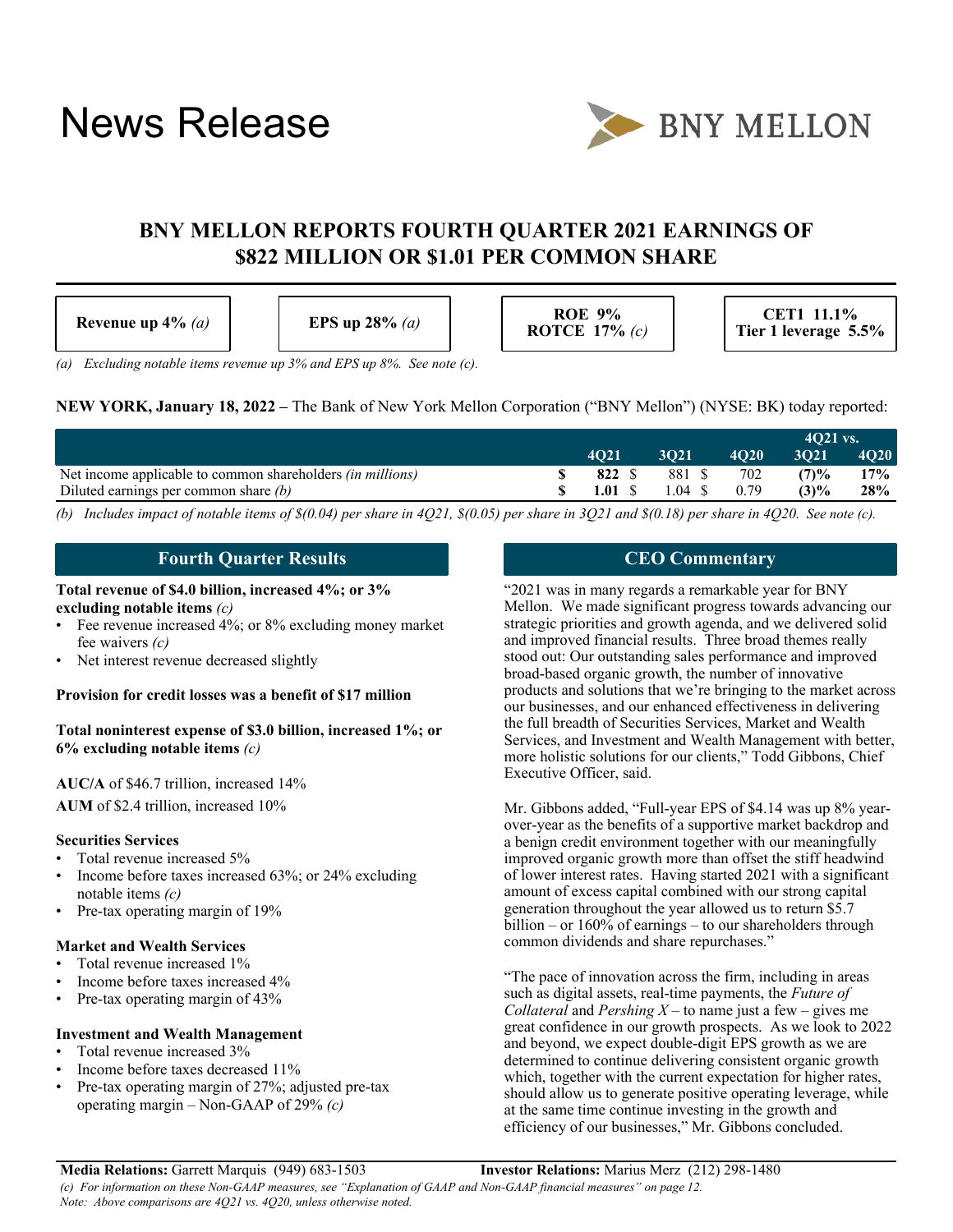# **CONSOLIDATED FINANCIAL HIGHLIGHTS**

| (in millions, except per share amounts and unless otherwise noted; not            |    |         |     |            |    |         | 4Q21 vs.    |             |
|-----------------------------------------------------------------------------------|----|---------|-----|------------|----|---------|-------------|-------------|
| meaningful - $N/M$ )                                                              |    | 4Q21    |     | 3Q21       |    | 4020    | 3Q21        | <b>4Q20</b> |
| Fee revenue                                                                       | \$ | 3,231   | -S  | $3,265$ \$ |    | 3,114   | $(1)\%$     | 4%          |
| Investment and other revenue                                                      |    | 107     |     | 129        |    | 49      | N/M         | N/M         |
| Total fee and other revenue                                                       |    | 3,338   |     | 3,394      |    | 3,163   | (2)         | 6           |
| Net interest revenue                                                              |    | 677     |     | 641        |    | 680     | 6           |             |
| Total revenue                                                                     |    | 4,015   |     | 4,035      |    | 3,843   |             | 4           |
| Provision for credit losses                                                       |    | (17)    |     | (45)       |    | 15      | N/M         | N/M         |
| Noninterest expense                                                               |    | 2,967   |     | 2,918      |    | 2,925   | 2           |             |
| Income before income taxes                                                        |    | 1,065   |     | 1,162      |    | 903     | (8)         | 18          |
| Provision for income taxes                                                        |    | 196     |     | 219        |    | 148     | (11)        | 32          |
| Net income                                                                        | \$ | 869     | \$. | 943        | -S | 755     | $(8)\%$     | 15%         |
| Net income applicable to common shareholders of The Bank of New York              |    |         |     |            |    |         |             |             |
| Mellon Corporation                                                                | S  | 822 \$  |     | 881 \$     |    | 702     | (7)%        | 17%         |
| Operating leverage $(a)$                                                          |    |         |     |            |    |         | $(217)$ bps | 304 bps     |
| Diluted earnings per common share                                                 | \$ | 1.01    | \$. | 1.04       | S. | 0.79    | $(3)\%$     | 28%         |
| Average common shares and equivalents outstanding - diluted <i>(in thousands)</i> |    | 817,345 |     | 849,028    |    | 891,846 |             |             |
| Pre-tax operating margin                                                          |    | 27%     |     | 29%        |    | 24%     |             |             |

*(a) Operating leverage is the rate of increase (decrease) in total revenue less the rate of increase (decrease) in total noninterest expense. bps – basis points.*

#### **KEY DRIVERS** *(comparisons are 4Q21 vs. 4Q20, unless otherwise stated)*

- **•** Total revenue increased 4%, or 3% excluding notable items *(a)* primarily reflecting:
	- Fee revenue increased 4% primarily reflecting the positive impact of higher market values and client volumes, partially offset by higher money market fee waivers. Excluding money market fee waivers, fee revenue increased 8% *(a)*.
	- Investment and other revenue increased primarily reflecting the 4Q20 losses on business sales.
	- Net interest revenue decreased slightly primarily reflecting lower interest rates on interest-earning assets and the impact of hedging activities (primarily offset in fee and other revenue). This was partially offset by the benefit of lower funding and deposits rates and larger deposit and loan balances.
- Provision for credit losses was a benefit of \$17 million primarily driven by an improvement in the macroeconomic forecast.
- Noninterest expense increased 1% primarily reflecting higher investments in growth, infrastructure and efficiency initiatives and higher revenue-related expenses, partially offset by lower litigation reserves, severance expense and real estate charges recorded in 4Q20. Excluding the notable items, noninterest expense increased 6% *(a).*
- Effective tax rate of  $18.4\%$ .

#### **Assets under custody and/or administration ("AUC/A") and Assets under management ("AUM")**

- AUC/A of \$46.7 trillion, increased 14%, primarily reflecting net client inflows and higher market values, partially offset by the unfavorable impact of a stronger U.S. dollar.
- AUM of \$2.4 trillion, increased 10%, primarily reflecting higher market values and net inflows.

#### **Capital and liquidity**

- Repurchased 22 million common shares for \$1.2 billion; Dividends of \$280 million to common shareholders (including dividend-equivalents on share-based awards).
- Return on common equity ("ROE") of 9%; Return on tangible common equity ("ROTCE") of 17% *(a)*.
- Common Equity Tier 1 ("CET1") ratio 11.1%.
- Tier 1 leverage ratio  $-5.5\%$ .
- Average liquidity coverage ratio ("LCR")  $109\%$ .
- Total Loss Absorbing Capacity ("TLAC") ratios exceed minimum requirements.

*(a) See "Explanation of GAAP and Non-GAAP financial measures" on page [12](#page-11-0) for additional information. Note: Throughout this document, sequential growth rates are unannualized.*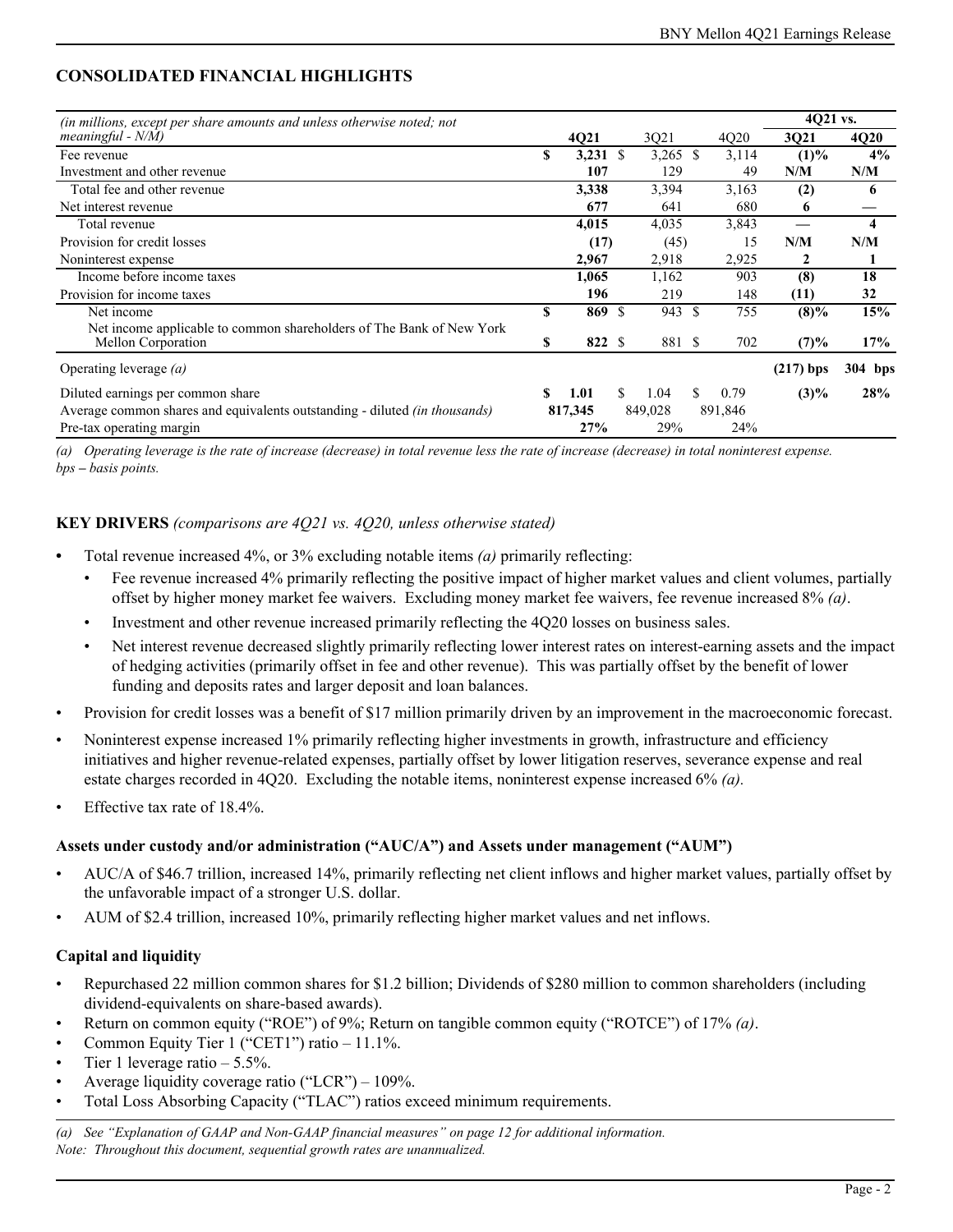## **FULL-YEAR CONSOLIDATED FINANCIAL HIGHLIGHTS**

|                                                                                             |    |                  |     |         | 2021 vs.    |
|---------------------------------------------------------------------------------------------|----|------------------|-----|---------|-------------|
| (in millions, except per share amounts and unless otherwise noted; not meaningful - $N/M$ ) |    | 2021             |     | 2020    | 2020        |
| Fee revenue                                                                                 | S  | $12,977$ \$      |     | 12,515  | $4\%$       |
| Investment and other revenue                                                                |    | 336              |     | 316     | N/M         |
| Total fee and other revenue                                                                 |    | 13,313           |     | 12,831  | 4           |
| Net interest revenue                                                                        |    | 2,618            |     | 2,977   | (12)        |
| Total revenue                                                                               |    | 15.931           |     | 15,808  |             |
| Provision for credit losses                                                                 |    | (231)            |     | 336     | N/M         |
| Noninterest expense                                                                         |    | 11,514           |     | 11,004  | 5           |
| Income before income taxes                                                                  |    | 4,648            |     | 4,468   | 4           |
| Provision for income taxes                                                                  |    | 877              |     | 842     | 4           |
| Net income                                                                                  | \$ | $3,771$ \$       |     | 3,626   | 4%          |
| Net income applicable to common shareholders of The Bank of New York Mellon Corporation     |    | $3,552 \text{ }$ |     | 3,423   | $4\%$       |
| Operating leverage $(a)$                                                                    |    |                  |     |         | $(386)$ bps |
| Diluted earnings per common share                                                           |    | 4.14             | \$. | 3.83    | 8%          |
| Average common shares and equivalents outstanding - diluted <i>(in thousands)</i>           |    | 856,359          |     | 892,514 |             |
| Pre-tax operating margin                                                                    |    | 29%              |     | 28%     |             |

*(a) Operating leverage is the rate of increase (decrease) in total revenue less the rate of increase (decrease) in total noninterest expense. bps – basis points.*

#### **KEY DRIVERS** *(comparisons are 2021 vs. 2020, unless otherwise stated)*

- Total revenue increased 1% primarily reflecting:
	- Fee revenue increased 4% primarily reflecting the positive impact of higher market values and client volumes, and the favorable impact of a weaker U.S. dollar, partially offset by higher money market fee waivers. Excluding money market fee waivers, fee revenue increased 9% *(a)*.
	- Net interest revenue decreased 12% primarily reflecting lower interest rates on interest-earning assets, partially offset by the benefit of lower funding and deposits rates and larger deposit, loan and securities balances.
- Provision for credit losses was a benefit of \$231 million compared with a provision of \$336 million in 2020. The decrease was primarily driven by an improvement in the macroeconomic forecast.
- Noninterest expense increased 5% primarily reflecting incremental investments in growth, infrastructure and efficiency initiatives, higher revenue-related expenses and the unfavorable impact of a weaker U.S. dollar, partially offset by lower occupancy (including the impact of real estate charges recorded in 2020) and lower severance expense.
- Effective tax rate of 18.9%.

### **Capital and liquidity**

- Repurchased 89.7 million common shares for \$4.6 billion; Dividends of \$1.1 billion to common shareholders (including dividend-equivalents on share-based awards).
- ROE of 9%; ROTCE of 17% *(a)*.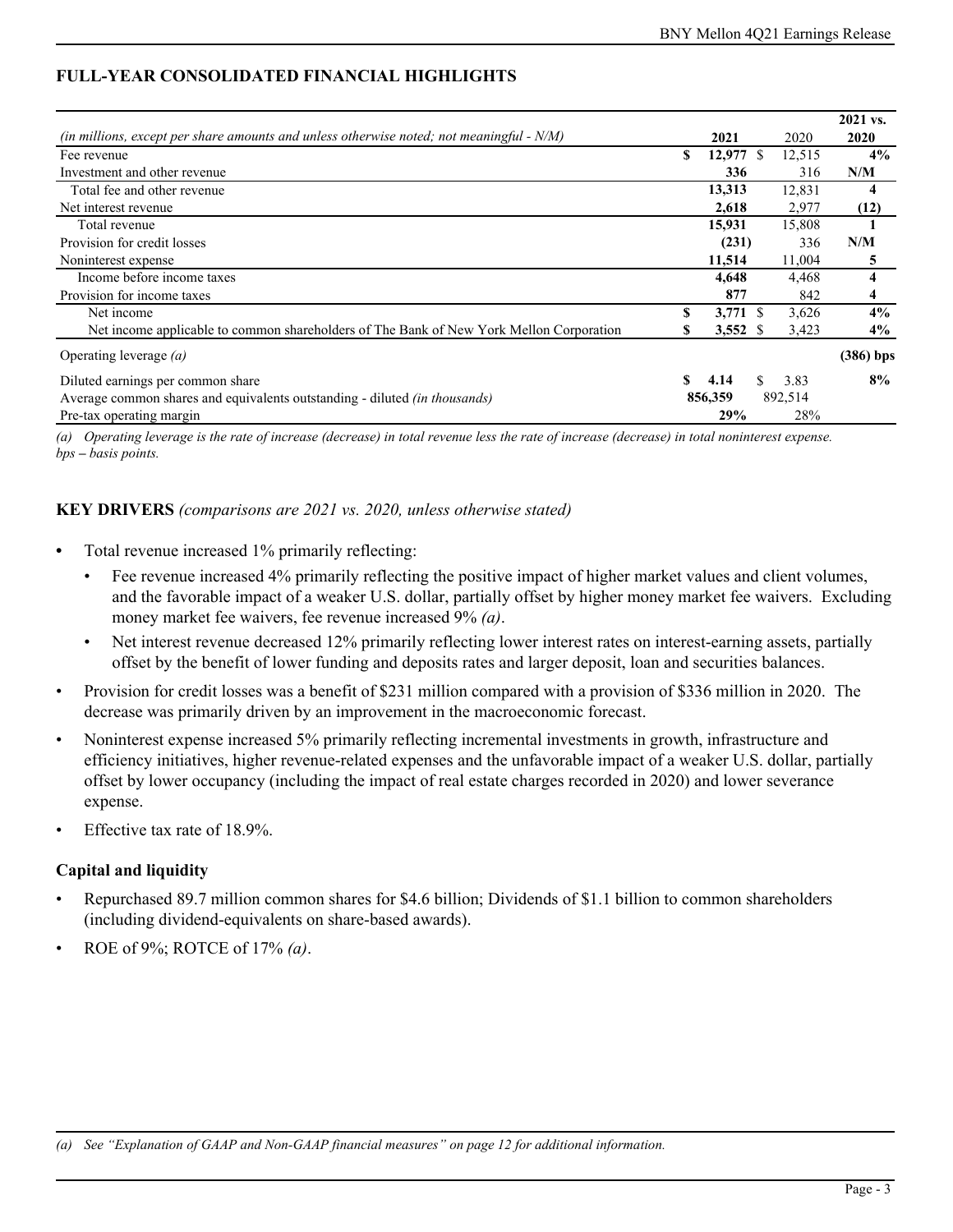## **SECURITIES SERVICES BUSINESS SEGMENT HIGHLIGHTS**

|                                                                           |             |           |             |           |    |           | 4Q21 vs. |                |
|---------------------------------------------------------------------------|-------------|-----------|-------------|-----------|----|-----------|----------|----------------|
| (dollars in millions, unless otherwise noted; not meaningful $- N/M$ )    |             | 4Q21      |             | 3Q21      |    | 4Q20      | 3Q21     | 4Q20           |
| Investment services fees:                                                 |             |           |             |           |    |           |          |                |
| <b>Asset Servicing</b>                                                    | S           | 984       | $\mathbf S$ | 979       | \$ | 896       | $1\%$    | 10%            |
| <b>Issuer Services</b>                                                    |             | 253       |             | 281       |    | 260       | (10)     | (3)            |
| Total investment services fees                                            |             | 1,237     |             | 1,260     |    | 1,156     | (2)      | $\overline{7}$ |
| Foreign exchange revenue                                                  |             | 148       |             | 125       |    | 139       | 18       | 6              |
| Other fees $(a)$                                                          |             | 28        |             | 30        |    | 39        | (7)      | (28)           |
| Total fee revenue                                                         |             | 1,413     |             | 1,415     |    | 1,334     |          | 6              |
| Investment and other revenue                                              |             | 53        |             | 73        |    | 30        | N/M      | N/M            |
| Total fee and other revenue                                               |             | 1,466     |             | 1,488     |    | 1,364     | (1)      | 7              |
| Net interest revenue                                                      |             | 367       |             | 349       |    | 378       | 5        | (3)            |
| Total revenue                                                             |             | 1,833     |             | 1,837     |    | 1,742     |          | 5              |
| Provision for credit losses                                               |             | (7)       |             | (19)      |    | 23        | N/M      | N/M            |
| Noninterest expense                                                       |             | 1,490     |             | 1,543     |    | 1,504     | (3)      | (1)            |
| Income before taxes                                                       | $\mathbf S$ | 350       | $\mathbf S$ | 313       | \$ | 215       | 12%      | 63%            |
| Total revenue by line of business:                                        |             |           |             |           |    |           |          |                |
| <b>Asset Servicing</b>                                                    | S           | 1,456     | \$          | 1,437     | \$ | 1,357     | $1\%$    | 7%             |
| <b>Issuer Services</b>                                                    |             | 377       |             | 400       |    | 385       | (6)      | (2)            |
| Total revenue by line of business                                         | S           | 1,833     | \$          | 1,837     | \$ | 1,742     | $-$ %    | 5%             |
|                                                                           |             |           |             |           |    |           |          |                |
| Pre-tax operating margin                                                  |             | 19%       |             | 17%       |    | 12%       |          |                |
| Securities lending revenue (b)                                            | \$          | 45        | \$          | 45        | \$ | 36        | $-$ %    | 25%            |
| <b>Metrics:</b>                                                           |             |           |             |           |    |           |          |                |
| Average loans                                                             | \$          | 9.764     | \$          | 8.389     | \$ | 8,498     | 16%      | 15%            |
| Average deposits                                                          |             | \$200,272 |             | \$198,680 |    | \$188,151 | $1\%$    | 6%             |
| AUC/A at period end (in trillions) (current period is preliminary) $(c)$  | S           | 34.6      | S           | 33.8      | S  | 30.6      | 2%       | 13%            |
| Market value of securities on loan at period end <i>(in billions) (d)</i> | \$          | 447       | \$          | 443       | \$ | 435       | 1%       | 3%             |

*(a) Other fees primarily include financing-related fees.*

*(b) Included in investment services fees in the Asset Servicing business.*

*(c) Consists of AUC/A primarily from the Asset Servicing business and, to a lesser extent, the Issuer Services business. Includes the AUC/A of CIBC Mellon Global Securities Services Company ("CIBC Mellon"), a joint venture with the Canadian Imperial Bank of Commerce, of \$1.7 trillion at Dec. 31, 2021 and Sept. 30, 2021 and \$1.5 trillion at Dec. 31, 2020.*

*(d) Represents the total amount of securities on loan in our agency securities lending program. Excludes securities for which BNY Mellon acts as agent on behalf of CIBC Mellon clients, which totaled \$71 billion at Dec. 31, 2021 and \$68 billion at Sept. 30, 2021 and Dec. 31, 2020.*

- The drivers of the total revenue variances by line of business are indicated below. Also see page [9](#page-8-0) for information related to money market fee waivers.
	- Asset Servicing The year-over-year increase primarily reflects higher activity from existing clients, higher market values, strategic equity investment gains and net new business, partially offset by higher money market fee waivers and lower net interest revenue. The sequential increase primarily reflects higher foreign exchange revenue and net interest revenue, partially offset by lower strategic equity investment gains.
	- Issuer Services The year-over-year decrease primarily reflects higher money market fee waivers and lower fees in Corporate Trust, partially offset by higher Depositary Receipts revenue. The sequential decrease primarily reflects seasonally lower Depositary Receipts revenue and lower Corporate Trust fees, partially offset by higher net interest revenue.
- Noninterest expense decreased 1% year-over-year primarily reflecting lower litigation reserves and severance expense, partially offset by higher investments in growth, infrastructure and efficiency initiatives. Excluding the notable items, noninterest expense increased 3%. Sequentially, noninterest expense decreased 3% primarily reflecting lower litigation reserves, partially offset by higher severance. Excluding the notable items, noninterest expense decreased slightly *(a)*.
- *(a) Notable items in 4Q21, 3Q21 and 4Q20 include litigation reserves and severance expense. See "Explanation of GAAP and Non-GAAP financial measures" on page [12](#page-11-0) for additional information.*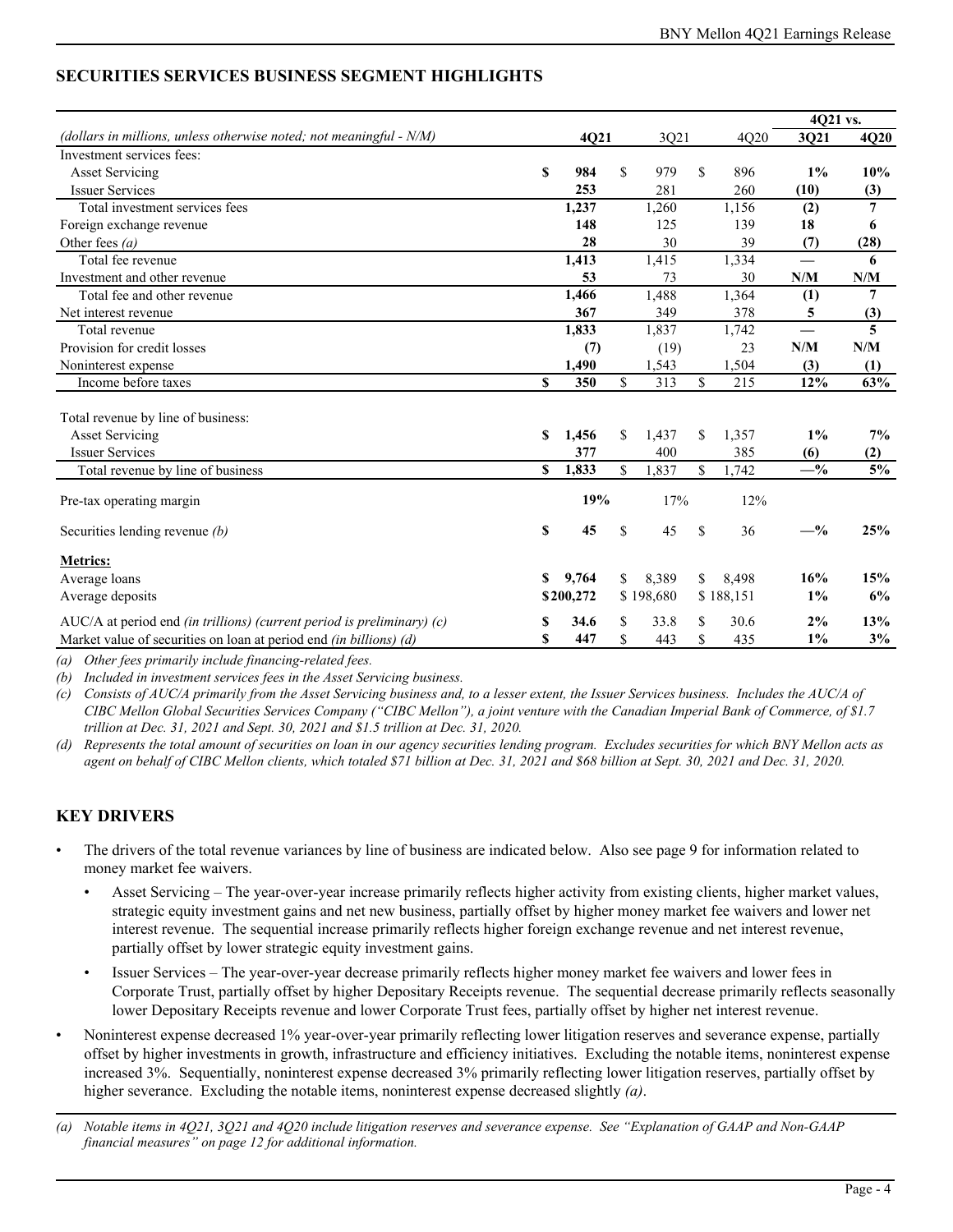|                                                                                 |    |           |     |           |             |        | 4Q21 vs. |                |
|---------------------------------------------------------------------------------|----|-----------|-----|-----------|-------------|--------|----------|----------------|
| (dollars in millions, unless otherwise noted; not meaningful $- N/M$ )          |    | 4Q21      |     | 3Q21      |             | 4Q20   | 3Q21     | 4Q20           |
| Investment services fees:                                                       |    |           |     |           |             |        |          |                |
| Pershing                                                                        | S  | 412       | \$  | 427       | \$          | 422    | (4)%     | $(2)\%$        |
| <b>Treasury Services</b>                                                        |    | 170       |     | 168       |             | 163    |          | 4              |
| Clearance and Collateral Management                                             |    | 236       |     | 228       |             | 220    | 4        | 7              |
| Total investment services fees                                                  |    | 818       |     | 823       |             | 805    | (1)      | $\overline{2}$ |
| Foreign exchange revenue                                                        |    | 21        |     | 23        |             | 24     | (9)      | (13)           |
| Other fees $(a)$                                                                |    | 31        |     | 31        |             | 33     |          | (6)            |
| Total fee revenue                                                               |    | 870       |     | 877       |             | 862    | (1)      | 1              |
| Investment and other revenue                                                    |    | 6         |     | 13        |             | 9      | N/M      | N/M            |
| Total fee and other revenue                                                     |    | 876       |     | 890       |             | 871    | (2)      | 1              |
| Net interest revenue                                                            |    | 297       |     | 283       |             | 292    | 5        | 2              |
| Total revenue                                                                   |    | 1,173     |     | 1,173     |             | 1,163  |          | $\mathbf{1}$   |
| Provision for credit losses                                                     |    | (3)       |     | (16)      |             | 8      | N/M      | N/M            |
| Noninterest expense                                                             |    | 674       |     | 668       |             | 670    |          | 1              |
| Income before taxes                                                             | \$ | 502       | \$  | 521       | \$          | 485    | (4)%     | 4%             |
|                                                                                 |    |           |     |           |             |        |          |                |
| Total revenue by line of business:                                              |    |           |     |           |             |        |          |                |
| Pershing                                                                        | S  | 553       | \$  | 566       | $\mathbf S$ | 563    | $(2)\%$  | $(2)\%$        |
| <b>Treasury Services</b>                                                        |    | 331       |     | 326       |             | 325    | 2        | 2              |
| Clearance and Collateral Management                                             |    | 289       |     | 281       |             | 275    | 3        | 5              |
| Total revenue by line of business                                               | \$ | 1,173     | \$. | 1,173     | \$          | 1,163  | $-$ %    | $1\%$          |
|                                                                                 |    |           |     |           |             |        |          |                |
| Pre-tax operating margin                                                        |    | 43%       |     | 44%       |             | 42%    |          |                |
| <b>Metrics:</b>                                                                 |    |           |     |           |             |        |          |                |
| Average loans                                                                   |    | \$40.812  |     | \$39.041  | \$          | 32,939 | 5%       | 24%            |
| Average deposits                                                                |    | \$100,653 |     | \$101,253 | \$          | 98,670 | (1)%     | 2%             |
| $AUC/A$ at period end <i>(in trillions) (current period is preliminary) (b)</i> |    | 11.8      | \$  | 11.2      | S           | 10.2   | 5%       | 16%            |

# **MARKET AND WEALTH SERVICES BUSINESS SEGMENT HIGHLIGHTS**

*(a) Other fees primarily include financing-related fees.*

*(b) Consists of AUC/A primarily from the Clearance and Collateral Management and Pershing businesses.* 

- The drivers of the total revenue variances by line of business are indicated below. Also see page [9](#page-8-0) for information related to money market fee waivers.
	- Pershing The year-over-year decrease primarily reflects higher money market fee waivers and the impact of lost business, partially offset by higher market values, client balances and activity from existing clients. The sequential decrease primarily reflects the impact of lost business.
	- Treasury Services The year-over-year increase primarily reflects higher payment volumes and higher net interest revenue driven by higher deposit balances, partially offset by higher money market fee waivers. The sequential increase primarily reflects higher net interest revenue and payment volumes.
	- Clearance and Collateral Management The year-over-year increase primarily reflects higher collateral management fees driven by balances and higher clearance volumes. The sequential increase primarily reflects higher clearance volumes.
- Noninterest expense increased year-over-year primarily reflecting higher investments in growth, infrastructure and efficiency initiatives and revenue-related expenses, partially offset by lower severance expense. The sequential increase in noninterest expense primarily reflects higher severance expense.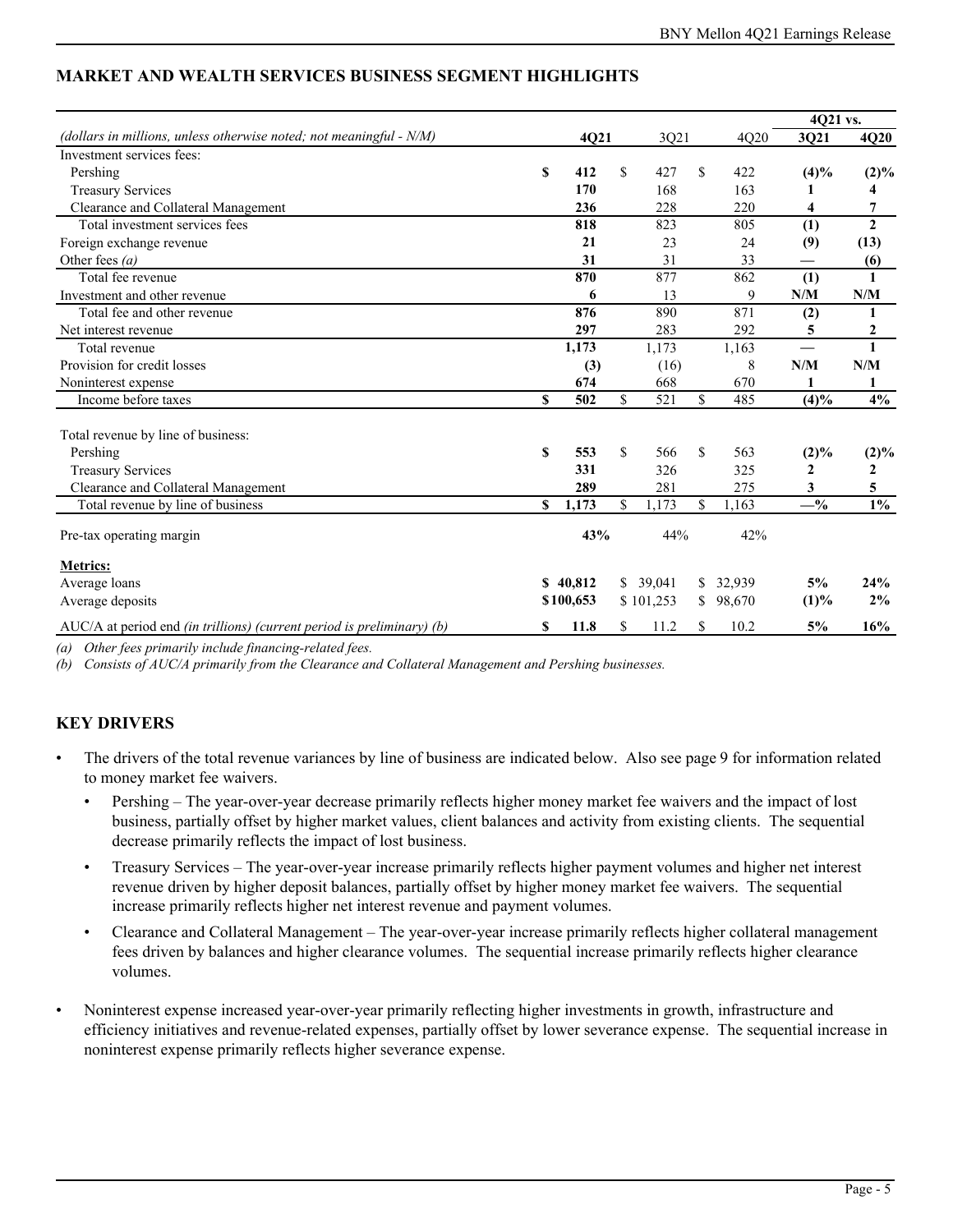|                                                                                   |    |          |    |        |              | 4021 vs.       |          |
|-----------------------------------------------------------------------------------|----|----------|----|--------|--------------|----------------|----------|
| (dollars in millions, unless otherwise noted; not meaningful $- N/M$ )            |    | 4Q21     |    | 3Q21   | 4Q20         | 3Q21           | 4Q20     |
| Investment management fees                                                        | S  | 864      | \$ | 893    | \$<br>839    | $(3)\%$        | 3%       |
| Performance fees                                                                  |    | 32       |    | 21     | 45           | N/M            | (29)     |
| Investment management and performance fees                                        |    | 896      |    | 914    | 884          | (2)            | 1        |
| Distribution and servicing fees                                                   |    | 28       |    | 28     | 29           |                | (3)      |
| Other fees $(a)$                                                                  |    | 22       |    | 20     | (6)          | N/M            | N/M      |
| Total fee revenue                                                                 |    | 946      |    | 962    | 907          | (2)            | 4        |
| Investment and other revenue $(b)$                                                |    | 23       |    | 23     | 33           | N/M            | N/M      |
| Total fee and other revenue $(b)$                                                 |    | 969      |    | 985    | 940          | (2)            | 3        |
| Net interest revenue                                                              |    | 51       |    | 47     | 50           | 9              | 2        |
| Total revenue                                                                     |    | 1,020    |    | 1,032  | 990          | (1)            | 3        |
| Provision for credit losses                                                       |    | (6)      |    | (7)    | (8)          | N/M            | N/M      |
| Noninterest expense                                                               |    | 748      |    | 691    | 687          | 8              | 9        |
| Income before taxes                                                               | S  | 278      | \$ | 348    | \$<br>311    | $(20)\%$       | $(11)\%$ |
| Total revenue by line of business:                                                |    |          |    |        |              |                |          |
| <b>Investment Management</b>                                                      | S  | 709      | \$ | 727    | \$<br>714    | $(2)\%$        | (1)%     |
| Wealth Management                                                                 |    | 311      |    | 305    | 276          | $\overline{2}$ | 13       |
| Total revenue by line of business                                                 | S  | 1,020    | \$ | ,032   | \$<br>990    | (1)%           | 3%       |
| Pre-tax operating margin                                                          |    | 27%      |    | 34%    | 32%          |                |          |
| Adjusted pre-tax operating margin – Non-GAAP $(c)$                                |    | 29%      |    | 36%    | 34%          |                |          |
| <b>Metrics:</b>                                                                   |    |          |    |        |              |                |          |
| Average loans                                                                     |    | \$12,737 | \$ | 12.248 | \$<br>11.497 | 4%             | $11\%$   |
| Average deposits                                                                  | S. | 18,374   | S  | 17,270 | \$<br>18,144 | 6%             | $1\%$    |
| AUM (in billions) (current period is preliminary) (d)                             |    | 2,434    | \$ | 2,310  | 2,211        | 5%             | 10%      |
| Wealth Management client assets (in billions) (current period is preliminary) (e) | \$ | 321      | \$ | 307    | \$<br>286    | 5%             | 12%      |

# **INVESTMENT AND WEALTH MANAGEMENT BUSINESS SEGMENT HIGHLIGHTS**

*(a) Other fees primarily include investment services fees.* 

*(b) Investment and other revenue and total fee and other revenue are net of income attributable to noncontrolling interests related to consolidated investment management funds.*

*(c) Net of distribution and servicing expense. See "Explanation of GAAP and Non-GAAP financial measures" on page [12](#page-11-0) for information on this Non-GAAP measure.* 

*(d) Excludes assets managed outside of the Investment and Wealth Management business segment.*

*(e) Includes AUM and AUC/A in the Wealth Management business.* 

- The drivers of the total revenue variances by line of business are indicated below. Also see page [9](#page-8-0) for information related to money market fee waivers.
	- Investment Management The year-over-year decrease primarily reflects higher money market fee waivers, lower seed capital gains and lower performance fees, partially offset by higher market values and net inflows. The sequential decrease primarily reflects lower equity income, the unfavorable impact of a stronger U.S. dollar and higher money market fee waivers, partially offset by the timing of performance fees.
	- Wealth Management The year-over-year increase primarily reflects higher market values, the loss on a business sale in 4Q20 and higher net interest revenue. The sequential increase primarily reflects higher market values and net interest revenue.
- *•* Noninterest expense increased year-over-year and sequentially primarily reflecting higher revenue-related expenses and investments in growth initiatives, partially offset by lower severance expense. The sequential increase was also partially offset by the favorable impact of a stronger U.S. dollar.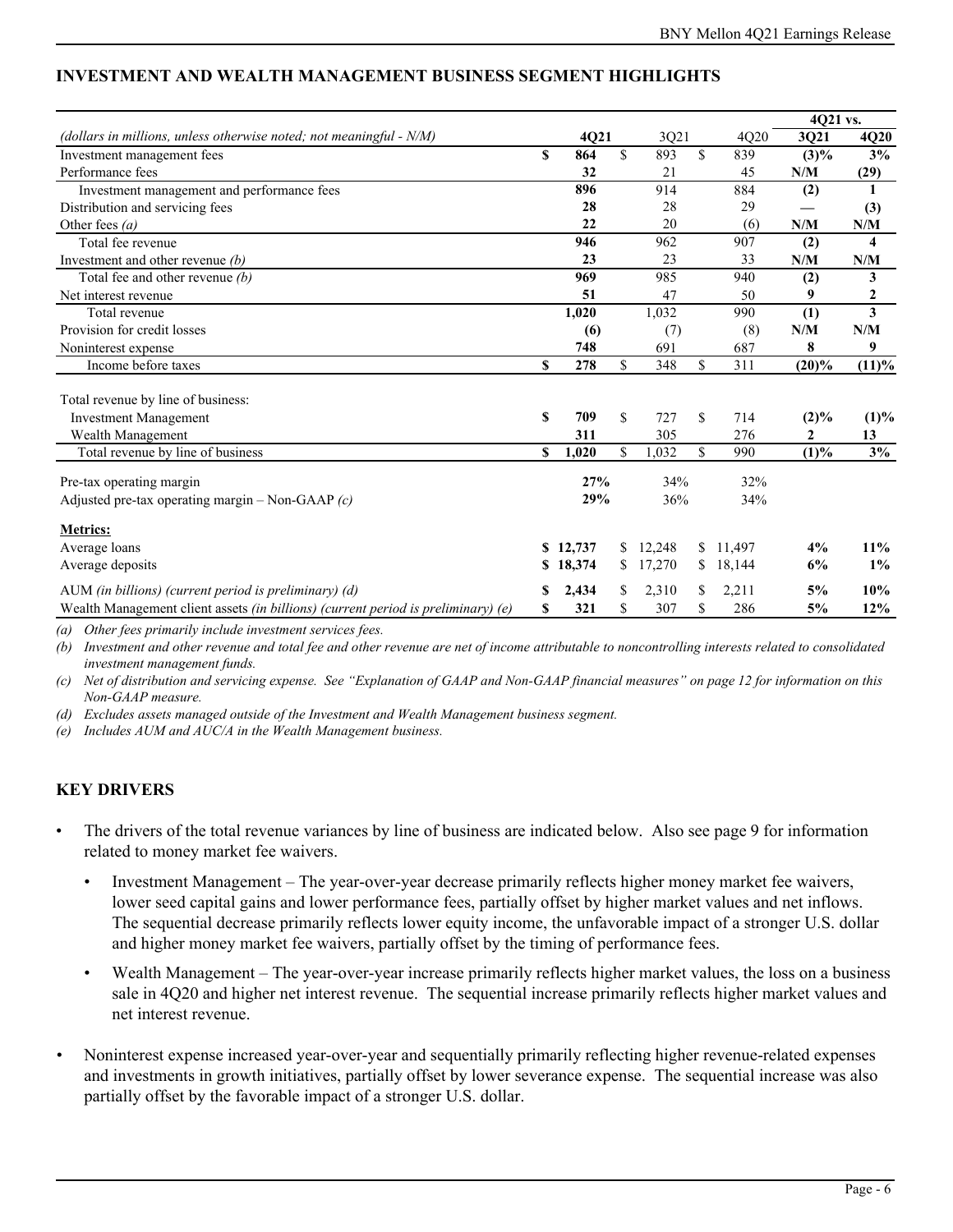**OTHER SEGMENT** primarily includes leasing operations, certain corporate treasury activities, derivatives, business exits and other corporate revenue and expense items.

| (in millions)                |    | 4021      | 3021      | 4O <sub>2</sub> 0 |
|------------------------------|----|-----------|-----------|-------------------|
| Fee revenue                  | ۰D | 2 \$      | 12 \$     |                   |
| Investment and other revenue |    | 19        | 23        | (28)              |
| Total fee and other revenue  |    | 21        | 35        | (17)              |
| Net interest (expense)       |    | (38)      | (38)      | (40)              |
| Total revenue                |    | (17)      | (3)       | (57)              |
| Provision for credit losses  |    | (1)       | (3)       | (8)               |
| Noninterest expense          |    | 55        | 16        | 64                |
| (Loss) before taxes          |    | $(71)$ \$ | $(16)$ \$ | (113)             |

- *•* Total revenue includes corporate treasury and other investment activity, including hedging activity which has an offsetting impact between fee and other revenue and net interest expense. The increase in total revenue year-overyear primarily reflects the 4Q20 losses on business sales. The decrease in total revenue sequentially primarily reflects disposal gains recorded in 3Q21.
- Noninterest expense decreased year-over-year primarily reflecting the 4Q20 real estate charges and severance expense, partially offset by higher staff expense. The sequential increase primarily reflects higher staff expense, nonstaff-related expenses and severance expense.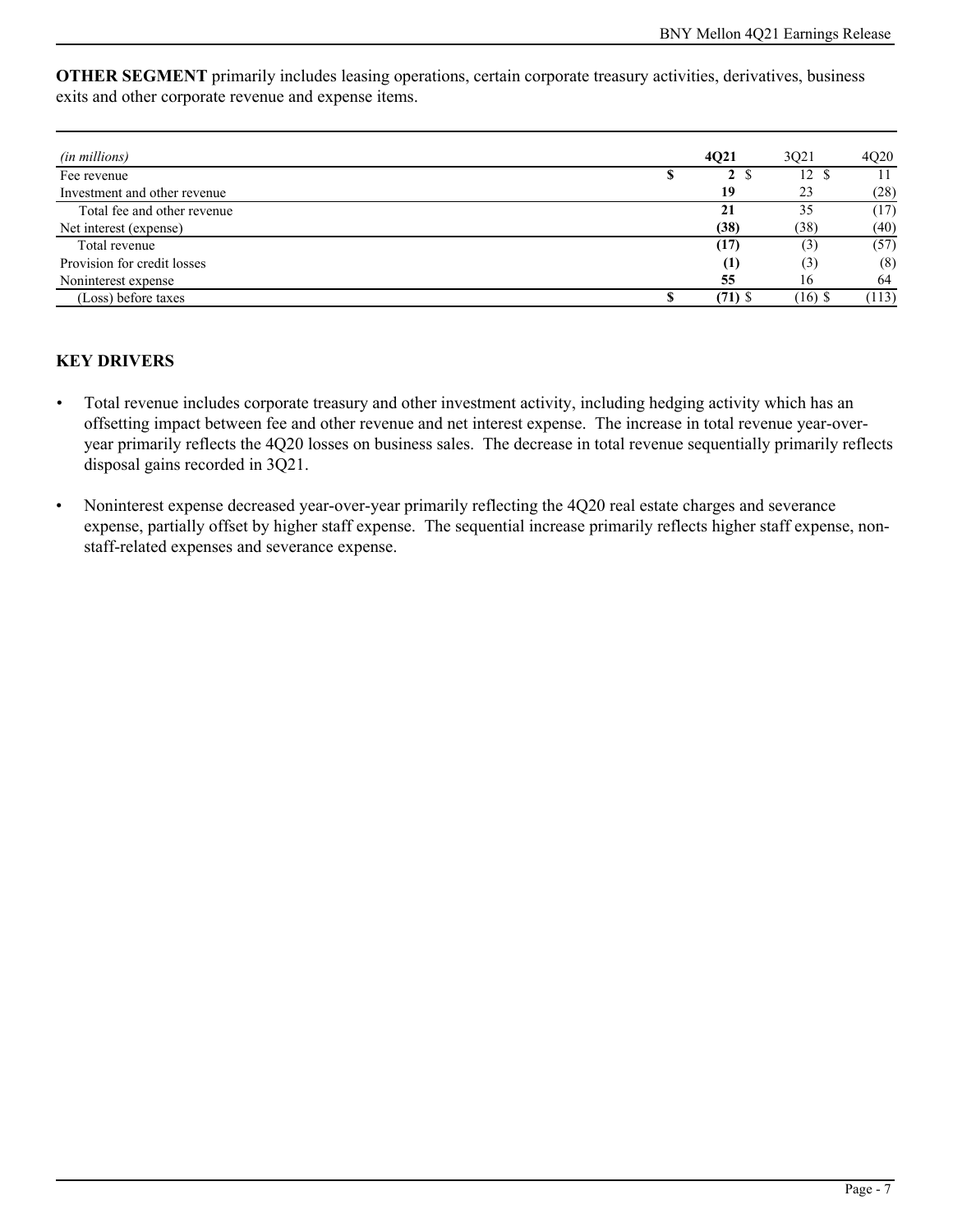## **NOTABLE ITEMS BY BUSINESS SEGMENT**

| <b>Notable items by business</b><br>segment $(a)$ |   |                                      |   |                                  | 4Q21                                   |                          |          | 4Q20      |  |                          |                                                                            |                   |  |           |            |       |  |  |
|---------------------------------------------------|---|--------------------------------------|---|----------------------------------|----------------------------------------|--------------------------|----------|-----------|--|--------------------------|----------------------------------------------------------------------------|-------------------|--|-----------|------------|-------|--|--|
| (in millions)                                     |   | <b>Securities</b><br><b>Services</b> |   | Market and<br>Wealth<br>Services | Investment<br>and Wealth<br>Management |                          | Other    | Total     |  | Securities<br>Services   | Market and<br>Investment<br>Wealth<br>and Wealth<br>Management<br>Services |                   |  |           | Other      | Total |  |  |
| Fee and other revenue                             | S |                                      | S |                                  | S                                      | $\overline{\phantom{m}}$ | —        |           |  | $\overline{\phantom{a}}$ |                                                                            | $\hspace{0.05cm}$ |  | $(5)$ \$  | $(56)$ \$  | (61)  |  |  |
| Net interest revenue                              |   |                                      |   |                                  |                                        |                          |          |           |  |                          |                                                                            |                   |  |           |            |       |  |  |
| Total revenue                                     |   |                                      |   |                                  |                                        |                          |          |           |  |                          |                                                                            |                   |  | (5)       | (56)       | (61)  |  |  |
| Total noninterest expense                         |   | 21                                   |   | 6                                |                                        |                          | q        | 37        |  | 84                       |                                                                            | 15                |  | 9         | 57         | 165   |  |  |
| (Loss) income before<br>income taxes              | S | $(21)$ \$                            |   | $(6)$ \$                         |                                        | $(1)$ \$                 | $(9)$ \$ | $(37)$ \$ |  | $(84)$ \$                |                                                                            | $(15)$ \$         |  | $(14)$ \$ | $(113)$ \$ | (226) |  |  |

*(a) Notable items in 4Q21 include severance expense and litigation reserves. Notable items in 4Q20 include litigation reserves, severance expense, losses on business sales (reflected in investment and other revenue) and real estate charges.*

| Notable items by business segment $(a)$ | 3Q21 |                          |                      |                                                 |       |       |  |  |
|-----------------------------------------|------|--------------------------|----------------------|-------------------------------------------------|-------|-------|--|--|
| (in millions)                           |      | Securities<br>Services   | Market and<br>Wealth | Investment<br>and Wealth<br>Services Management | Other | Total |  |  |
| Fee and other revenue                   |      | $\overline{\phantom{m}}$ | $\sim$               | $\overline{\phantom{a}}$                        | 9 S   | 9     |  |  |
| Net interest revenue                    |      |                          |                      |                                                 |       |       |  |  |
| Total revenue                           |      |                          |                      |                                                 |       | 9     |  |  |
| Total noninterest expense               |      | 70                       |                      |                                                 |       | 73    |  |  |
| (Loss) income before income taxes       |      | $(70)$ \$                | $(1)$ \$             | (1) S                                           | 8     | (64)  |  |  |

*(a) Notable items in 3Q21 include litigation reserves, gains on disposals (reflected in investment and other revenue) and severance expense.* 

| Notable items by business<br>segment $(a)$ |   |                          |    |                                  | 2021                                   |          |            |                          |                                  | 2020                                   |           |            |       |
|--------------------------------------------|---|--------------------------|----|----------------------------------|----------------------------------------|----------|------------|--------------------------|----------------------------------|----------------------------------------|-----------|------------|-------|
| (in millions)                              |   | Securities<br>Services   |    | Market and<br>Wealth<br>Services | Investment<br>and Wealth<br>Management | Other    | Total      | Securities<br>Services   | Market and<br>Wealth<br>Services | Investment<br>and Wealth<br>Management |           | Other      | Total |
| Fee and other revenue                      | S | $\overline{\phantom{a}}$ | -S | $\overline{\phantom{m}}$         | $(1)$ \$<br>-S                         | 14<br>-S | 13         | $\overline{\phantom{a}}$ |                                  |                                        | $(5)$ \$  | $(56)$ \$  | (61)  |
| Net interest revenue                       |   |                          |    |                                  |                                        |          |            |                          |                                  |                                        |           |            |       |
| Total revenue                              |   |                          |    |                                  | (1)                                    | 14       | 13         |                          |                                  |                                        | (5)       | (56)       | (61)  |
| Total noninterest expense                  |   | 84                       |    | 23                               |                                        | 18       | 129        | 84                       | 15                               |                                        | C         | 57         | 165   |
| (Loss) income before<br>income taxes       |   | $(84)$ \$                |    | $(23)$ \$                        | (5) S                                  | $(4)$ \$ | $(116)$ \$ | $(84)$ \$                | $(15)$ \$                        |                                        | $(14)$ \$ | $(113)$ \$ | (226) |

*(a) Notable items in 2021 include litigation reserves, severance expense and gains on disposals (reflected in investment and other revenue). Notable items in 2020 include litigation reserves, severance expense, losses on business sales (reflected in investment and other revenue) and real estate charges recorded in 4Q20.*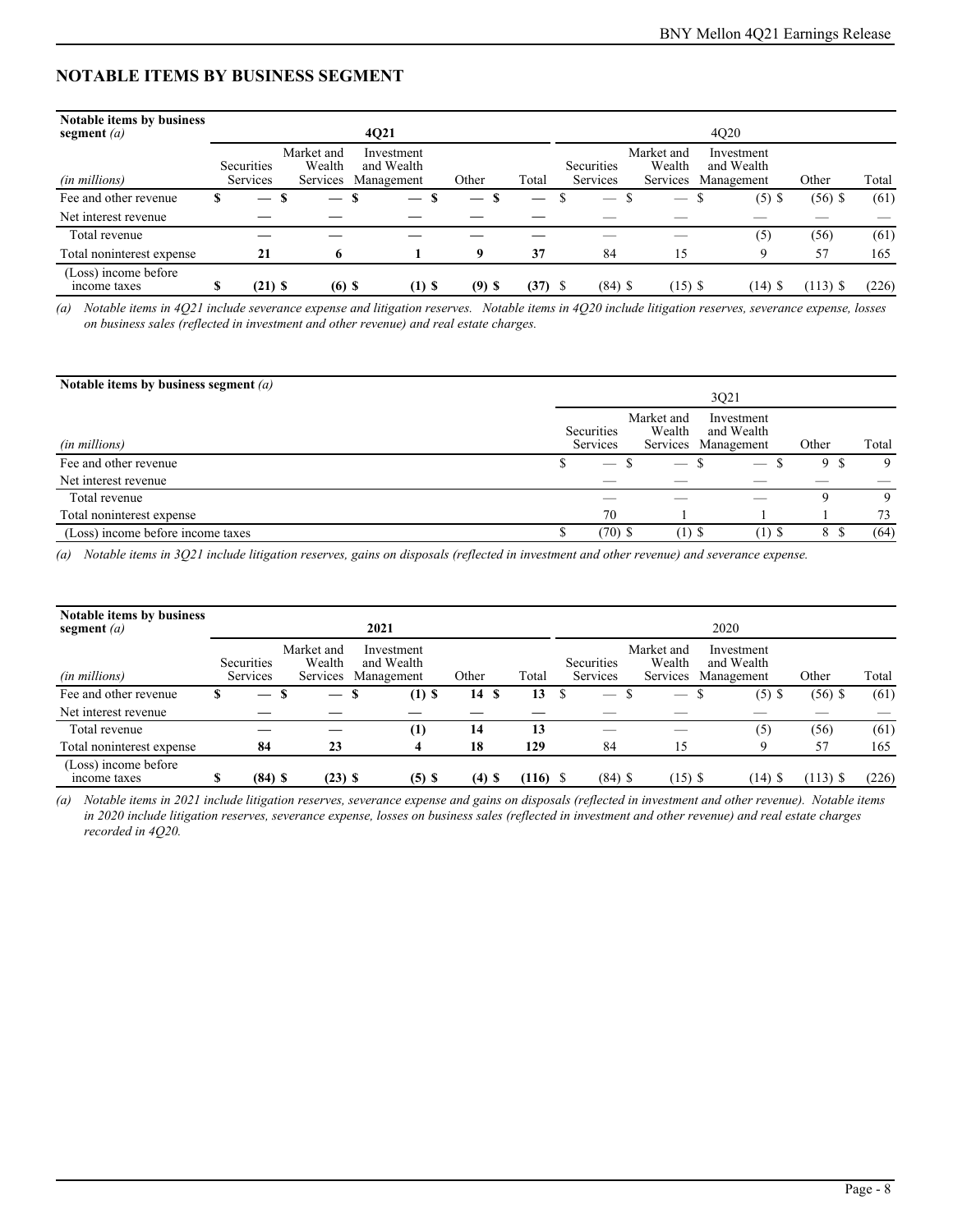#### <span id="page-8-0"></span>**MONEY MARKET FEE WAIVERS**

The following table presents the impact of money market fee waivers on our consolidated fee revenue, net of distribution and servicing expense. In 4Q21, the net impact of money market fee waivers was \$243 million, up from \$233 million in 3Q21, driven by higher money market balances.

| Money market fee waivers                                          |    |            |            |            |            |            |              |             |
|-------------------------------------------------------------------|----|------------|------------|------------|------------|------------|--------------|-------------|
| (in millions)                                                     |    | 4Q21       | 3Q21       | 2Q21       | 1Q21       | 4Q20       | <b>FY21</b>  | <b>FY20</b> |
| Investment services fees (see table below)                        | S  | $(148)$ \$ | $(142)$ \$ | $(148)$ \$ | $(109)$ \$ | $(85)$ \$  | $(547)$ \$   | (209)       |
| Investment management and performance fees                        |    | (116)      | (109)      | (115)      | (89)       | (56)       | (429)        | (142)       |
| Distribution and servicing fees                                   |    | (14)       | (11)       | (13)       | (13)       | (8)        | (51)         | (17)        |
| Total fee revenue                                                 |    | (278)      | (262)      | (276)      | (211)      | (149)      | (1,027)      | (368)       |
| Less: Distribution and servicing expense                          |    | 35         | 29         | 24         | 23         | 15         | 111          | 31          |
| Net impact of money market fee waivers                            | \$ | $(243)$ \$ | $(233)$ \$ | $(252)$ \$ | $(188)$ \$ | $(134)$ \$ | $(916)$ \$   | (337)       |
| Impact to investment services fees by line of<br>business $(a)$ : |    |            |            |            |            |            |              |             |
| <b>Asset Servicing</b>                                            | S  | $(31)$ \$  | $(29)$ \$  | $(30)$ \$  | $(15)$ \$  | $(9)$ \$   | $(105)$ \$   | (10)        |
| <b>Issuer Services</b>                                            |    | (18)       | (17)       | (16)       | (11)       | (7)        | (62)         | (9)         |
| Pershing                                                          |    | (89)       | (86)       | (91)       | (77)       | (65)       | (343)        | (186)       |
| <b>Treasury Services</b>                                          |    | (10)       | (10)       | (11)       | (6)        | (4)        | (37)         | (4)         |
| Total impact to investment services fees by<br>line of business   | \$ | $(148)$ \$ | $(142)$ \$ | $(148)$ \$ | $(109)$ \$ | $(85)$ \$  | $(547)$ \$   | (209)       |
| Impact to fee revenue by line of business $(a)$ :                 |    |            |            |            |            |            |              |             |
| <b>Asset Servicing</b>                                            | \$ | $(50)$ \$  | $(47)$ \$  | $(50)$ \$  | $(29)$ \$  | $(13)$ \$  | $(176)$ \$   | (18)        |
| <b>Issuer Services</b>                                            |    | (24)       | (22)       | (22)       | (15)       | (10)       | (83)         | (13)        |
| Pershing                                                          |    | (106)      | (102)      | (99)       | (94)       | (85)       | (401)        | (227)       |
| <b>Treasury Services</b>                                          |    | (14)       | (13)       | (16)       | (9)        | (5)        | (52)         | (6)         |
| <b>Investment Management</b>                                      |    | (81)       | (76)       | (85)       | (61)       | (34)       | (303)        | (100)       |
| Wealth Management                                                 |    | (3)        | (2)        | (4)        | (3)        | (2)        | (12)         | (4)         |
| Total impact to fee revenue by line of business                   | -S | $(278)$ \$ | $(262)$ \$ | $(276)$ \$ | $(211)$ \$ | $(149)$ \$ | $(1,027)$ \$ | (368)       |

*(a) The line of business revenue for management reporting purposes reflects the impact of revenue transferred between the businesses.*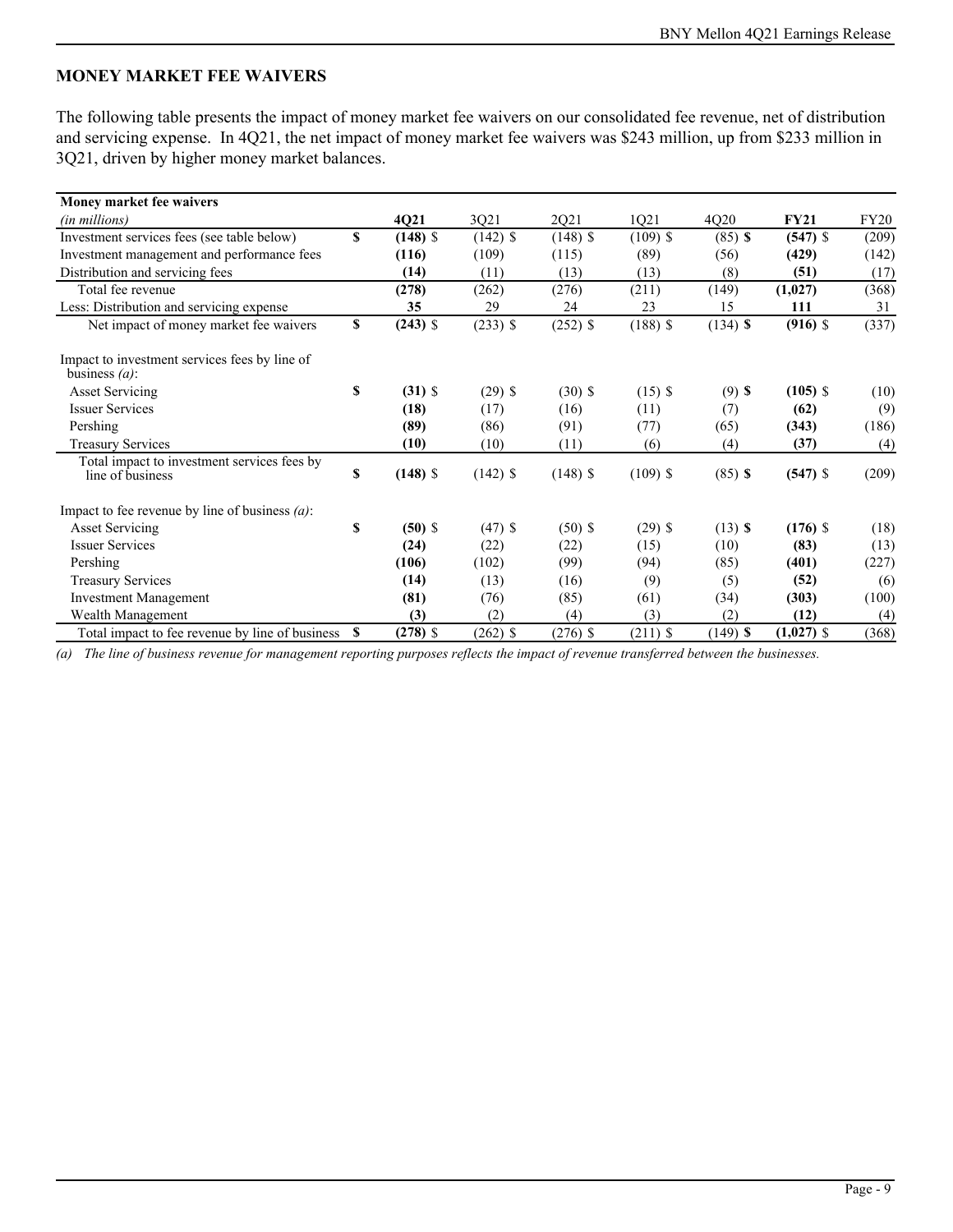## **CAPITAL AND LIQUIDITY**

| Capital and liquidity ratios                                 | Dec. 31,<br>2021   |    | Sept. 30.<br>2021 |  | Dec. 31.<br>2020 |     |  |
|--------------------------------------------------------------|--------------------|----|-------------------|--|------------------|-----|--|
| Consolidated regulatory capital ratios: $(a)$                |                    |    |                   |  |                  |     |  |
| CET1 ratio                                                   | 11.1%              |    | 11.7%             |  | 13.1%            |     |  |
| Tier 1 capital ratio                                         | 13.9               |    | 14.4              |  | 15.8             |     |  |
| Total capital ratio                                          | 14.8<br>15.2       |    |                   |  | 16.7             |     |  |
| Tier 1 leverage ratio                                        | 5.5                |    | 5.7               |  | 6.3              |     |  |
| <b>SLR</b>                                                   | 6.6                |    | 7.0               |  | 8.6              | (b) |  |
| BNY Mellon shareholders' equity to total assets ratio        | $9.7\%$            |    | 9.3%              |  | 9.8%             |     |  |
| BNY Mellon common shareholders' equity to total assets ratio | $8.6\%$            |    | 8.3%              |  | 8.8%             |     |  |
| Average LCR                                                  | 109%               |    | $111\%$           |  | 110%             |     |  |
| \$<br>Book value per common share                            | 47.50              | S. | 47.30             |  | 46.53            |     |  |
| Tangible book value per common share – Non-GAAP $(c)$<br>SS. | 24.31              | S. | 24.88             |  | 25.44            |     |  |
| Common shares outstanding <i>(in thousands)</i>              | 804,145<br>825,821 |    | 886,764           |  |                  |     |  |

*(a) Regulatory capital ratios for Dec. 31, 2021 are preliminary. For our CET1, Tier 1 capital and Total capital ratios, our effective capital ratios under the U.S. capital rules are the lower of the ratios as calculated under the Standardized and Advanced Approaches, which for Dec. 31, 2021 was the Standardized Approach, for Sept. 30, 2021 was the Standardized Approach for the CET1 and Tier 1 capital ratios and the Advanced Approaches for the Total capital ratio, and for Dec. 31, 2020, was the Advanced Approaches.*

*(b) Reflects the temporary exclusion of U.S. Treasury securities from the leverage exposure used in the SLR calculation which increased our consolidated SLR by 72 basis points at Dec. 31, 2020. The temporary exclusion ceased to apply beginning April 1, 2021.* 

*(c) Tangible book value per common share – Non-GAAP excludes goodwill and intangible assets, net of deferred tax liabilities. See "Explanation of GAAP and Non-GAAP financial measures" on page [12](#page-11-0) for information on this Non-GAAP measure.*

- CET1 capital totaled \$18.7 billion at Dec. 31, 2021, a decrease of \$1.1 billion compared with Sept. 30, 2021. The decrease primarily reflects capital deployed through common stock repurchases, unrealized losses on securities available-for-sale and dividends, partially offset by capital generated through earnings and a favorable adjustment to the pension liability.
- During 4Q21, we had net issuances of preferred stock of \$297 million which benefited Tier 1 capital at Dec. 31, 2021.

## **NET INTEREST REVENUE**

| Net interest revenue                                                             |     |          |          |       |       | $4021$ vs.  |
|----------------------------------------------------------------------------------|-----|----------|----------|-------|-------|-------------|
| (dollars in millions; not meaningful - $N/M$ )                                   |     | 4021     | 3021     | 4020  | 3021  | <b>4Q20</b> |
| Net interest revenue                                                             |     | 677      | 641      | 680   | 6%    | $-$ %       |
| Add: Tax equivalent adjustment                                                   |     | 4        |          |       | N/M   | N/M         |
| Net interest revenue, on a fully taxable equivalent ("FTE") basis – Non-GAAP (a) | \$. | 681      | 644      | 683   | 6%    | $-$ %       |
| Net interest margin                                                              |     | $0.71\%$ | $0.67\%$ | 0.72% | 4 bps | $(1)$ bps   |
| Net interest margin (FTE) – Non-GAAP $(a)$                                       |     | $0.71\%$ | $0.68\%$ | 0.72% | 3 bps | $(1)$ bps   |

*(a) Net interest revenue (FTE) – Non-GAAP and net interest margin (FTE) – Non-GAAP include the tax equivalent adjustments on tax-exempt income. See "Explanation of GAAP and Non-GAAP financial measures" on page [12](#page-11-0) for information on this Non-GAAP measure. bps – basis points.*

- Net interest revenue decreased slightly year-over-year primarily reflecting lower interest rates on interest-earning assets and the impact of hedging activities (primarily offset in fee and other revenue). This was partially offset by the benefit of lower funding and deposit rates and larger deposit and loan balances.
- Sequentially, the increase primarily reflects the impact of larger deposit, loan and securities balances and higher shortterm rates.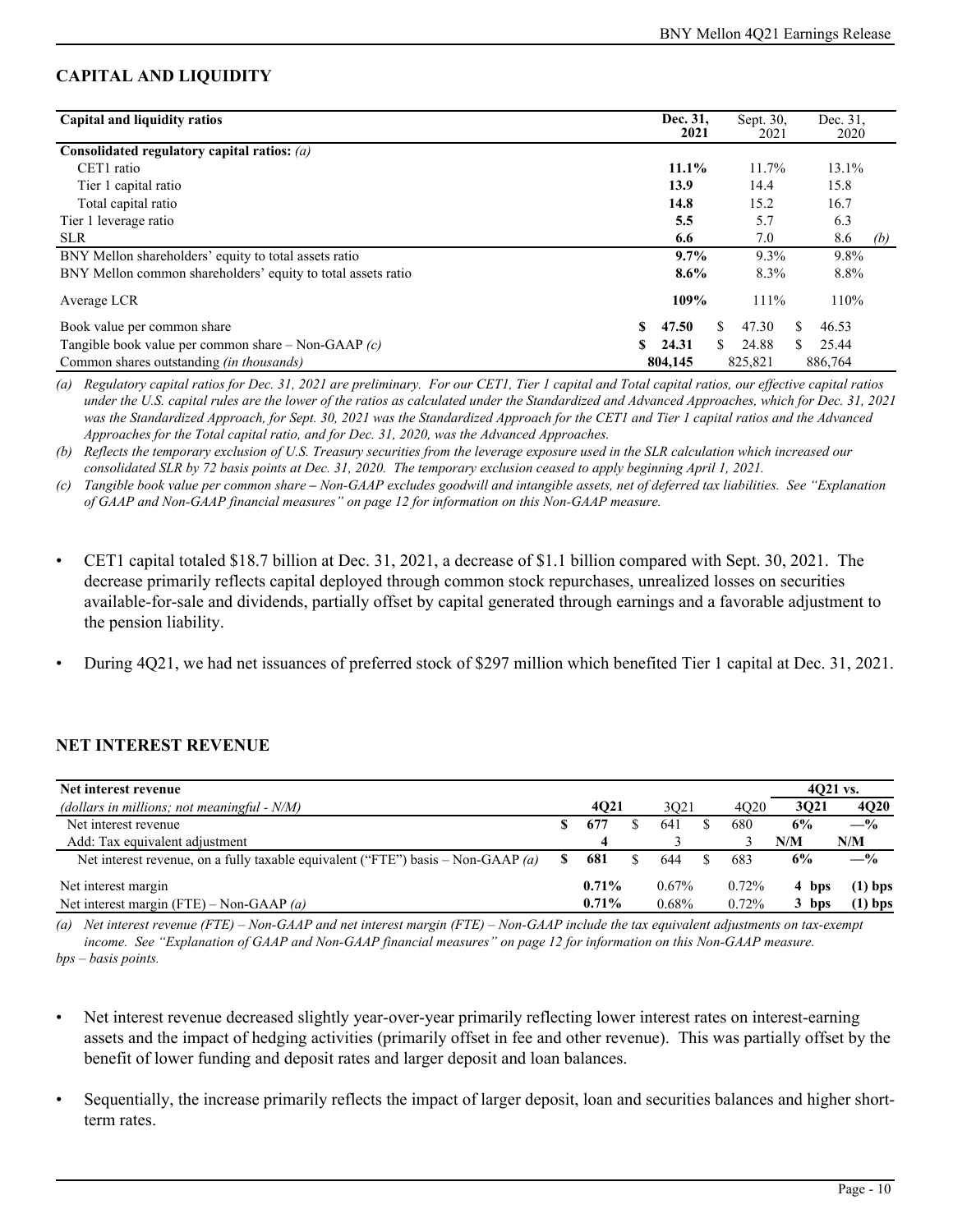## **THE BANK OF NEW YORK MELLON CORPORATION Condensed Consolidated Income Statement**

|                                                                                                                   |    |                  | <b>Ouarter</b> ended |                        | Year ended |                  |                  |
|-------------------------------------------------------------------------------------------------------------------|----|------------------|----------------------|------------------------|------------|------------------|------------------|
| <i>(in millions)</i>                                                                                              |    | Dec. 31,<br>2021 | Sept. 30,<br>2021    | Dec. 31,<br>2020       |            | Dec. 31,<br>2021 | Dec. 31,<br>2020 |
| Fee and other revenue                                                                                             |    |                  |                      |                        |            |                  |                  |
| Investment services fees                                                                                          | S  | $2,061$ \$       | 2,091                | <sup>\$</sup><br>1,969 | S          | $8,284$ \$       | 8,047            |
| Investment management and performance fees                                                                        |    | 896              | 913                  | 884                    |            | 3.588            | 3,367            |
| Foreign exchange revenue                                                                                          |    | 199              | 185                  | 187                    |            | 799              | 774              |
| Financing-related fees                                                                                            |    | 47               | 48                   | 46                     |            | 194              | 212              |
| Distribution and servicing                                                                                        |    | 28               | 28                   | 28                     |            | 112              | 115              |
| Total fee revenue                                                                                                 |    | 3,231            | 3,265                | 3,114                  |            | 12,977           | 12,515           |
| Investment and other revenue                                                                                      |    | 107              | 129                  | 49                     |            | 336              | 316              |
| Total fee and other revenue                                                                                       |    | 3,338            | 3,394                | 3,163                  |            | 13,313           | 12,831           |
| Net interest revenue                                                                                              |    |                  |                      |                        |            |                  |                  |
| Interest revenue                                                                                                  |    | 729              | 693                  | 776                    |            | 2,845            | 4,109            |
| Interest expense                                                                                                  |    | 52               | 52                   | 96                     |            | 227              | 1,132            |
| Net interest revenue                                                                                              |    | 677              | $\overline{641}$     | 680                    |            | 2,618            | 2,977            |
| Total revenue                                                                                                     |    | 4,015            | 4,035                | 3,843                  |            | 15,931           | 15,808           |
| <b>Provision for credit losses</b>                                                                                |    | (17)             | (45)                 | 15                     |            | (231)            | 336              |
| <b>Noninterest expense</b>                                                                                        |    |                  |                      |                        |            |                  |                  |
| Staff                                                                                                             |    | 1,633            | 1,584                | 1,554                  |            | 6,337            | 5,966            |
| Software and equipment                                                                                            |    | 379              | 372                  | 359                    |            | 1,478            | 1,370            |
| Professional, legal and other purchased services                                                                  |    | 390              | 363                  | 381                    |            | 1,459            | 1,403            |
| Sub-custodian and clearing                                                                                        |    | 120              | 129                  | 116                    |            | 505              | 460              |
| Net occupancy                                                                                                     |    | 133              | 120                  | 173                    |            | 498              | 581              |
| Distribution and servicing                                                                                        |    | 75               | 76                   | 75                     |            | 298              | 336              |
| Bank assessment charges                                                                                           |    | 30               | 34                   | 24                     |            | 133              | 124              |
| Business development                                                                                              |    | 44               | 22                   | 26                     |            | 107              | 105              |
| Amortization of intangible assets                                                                                 |    | 19               | 19                   | 26                     |            | 82               | 104              |
| Other                                                                                                             |    | 144              | 199                  | 191                    |            | 617              | 555              |
| Total noninterest expense                                                                                         |    | 2,967            | 2,918                | 2,925                  |            | 11,514           | 11,004           |
| <b>Income</b>                                                                                                     |    |                  |                      |                        |            |                  |                  |
| Income before income taxes                                                                                        |    | 1,065            | 1,162                | 903                    |            | 4,648            | 4,468            |
| Provision for income taxes                                                                                        |    | 196              | 219                  | 148                    |            | 877              | 842              |
| Net income                                                                                                        |    | 869              | 943                  | 755                    |            | 3,771            | 3,626            |
| Net (income) loss attributable to noncontrolling interests related to consolidated<br>investment management funds |    | (6)              | 4                    | (5)                    |            | (12)             | (9)              |
| Net income applicable to shareholders of The Bank of New York Mellon<br>Corporation                               |    | 863              | 947                  | 750                    |            | 3,759            | 3,617            |
| Preferred stock dividends                                                                                         |    | (41)             | (66)                 | (48)                   |            | (207)            | (194)            |
| Net income applicable to common shareholders of The Bank of New York<br>Mellon Corporation                        | \$ | 822 \$           | 881 \$               | 702                    | S          | $3,552$ \$       | 3,423            |

| Earnings per share applicable to the common shareholders of The Bank of |  |                 | Ouarter ended | Year ended |  |          |  |          |
|-------------------------------------------------------------------------|--|-----------------|---------------|------------|--|----------|--|----------|
| <b>New York Mellon Corporation</b>                                      |  | <b>Dec. 31.</b> | Sept. 30.     | Dec. 31.   |  | Dec. 31, |  | Dec. 31. |
| (in dollars)                                                            |  | 2021            | 2021          | 2020       |  | 2021     |  | 2020     |
| <b>Basic</b>                                                            |  | 1.01            | $.04$ \$      | 0.79       |  | 4.17S    |  | 3.84     |
| Diluted                                                                 |  | .01             | $.04$ \$      | 0.79       |  | 4.14     |  | 3.83     |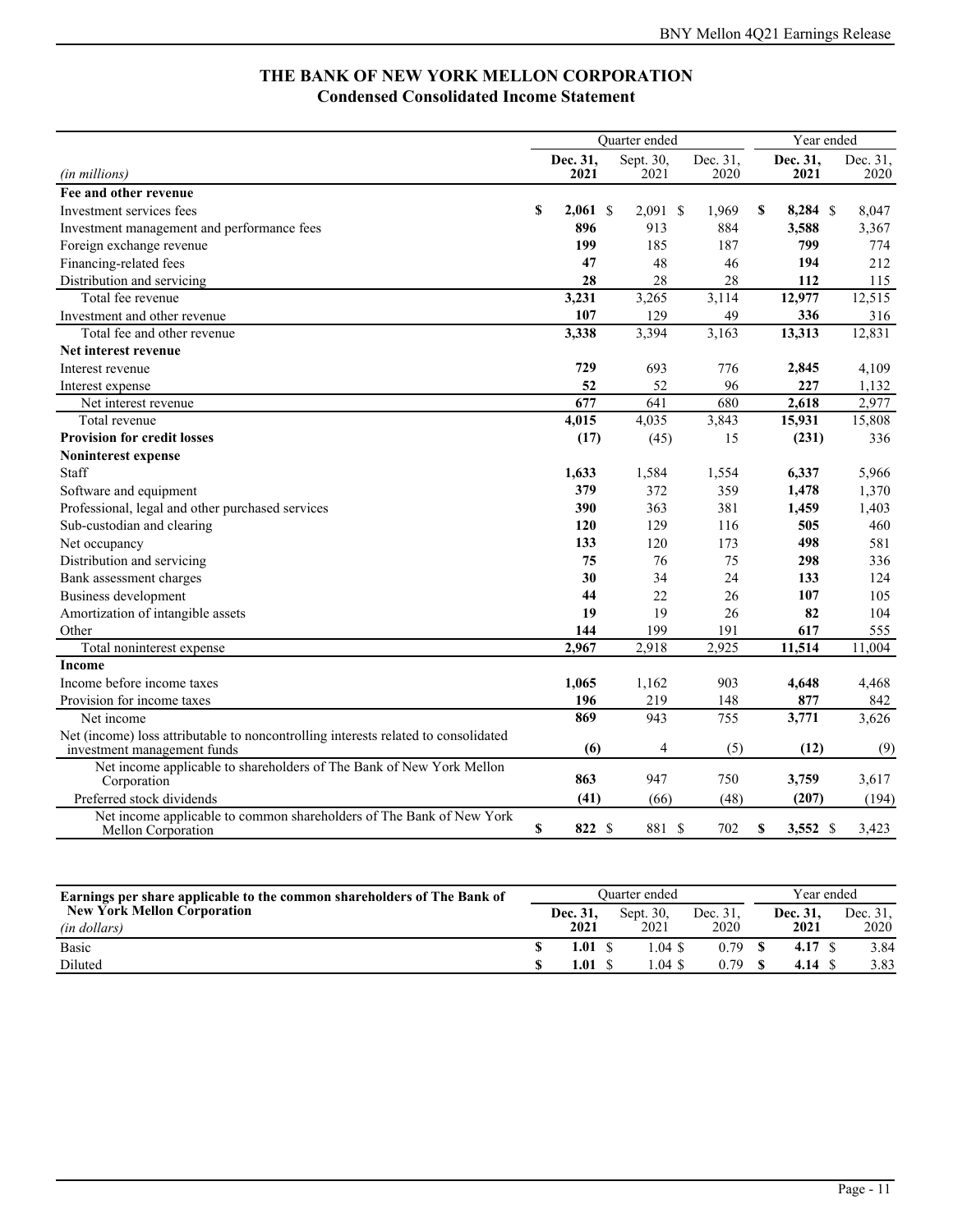## <span id="page-11-0"></span>**EXPLANATION OF GAAP AND NON-GAAP FINANCIAL MEASURES**

BNY Mellon has included in this Earnings Release certain Non-GAAP financial measures on a tangible basis as a supplement to GAAP information, which exclude goodwill and intangible assets, net of deferred tax liabilities. We believe that the return on tangible common equity – Non-GAAP is additional useful information for investors because it presents a measure of those assets that can generate income, and the tangible book value per common share – Non-GAAP is additional useful information because it presents the level of tangible assets in relation to shares of common stock outstanding.

Net interest revenue, on a fully taxable equivalent ("FTE") basis – Non-GAAP and net interest margin (FTE) – Non-GAAP and other FTE measures include the tax equivalent adjustments on tax-exempt income which allows for the comparison of amounts arising from both taxable and tax-exempt sources and is consistent with industry practice. The adjustment to an FTE basis has no impact on net income.

BNY Mellon has also included the adjusted pre-tax operating margin – Non-GAAP, which is the pre-tax operating margin for the Investment and Wealth Management business segment, net of distribution and servicing expense that was passed to third parties who distribute or service our managed funds. We believe that this measure is useful when evaluating the performance of the Investment and Wealth Management business segment relative to industry competitors.

For the reconciliations of these Non-GAAP measures, see "Explanation of GAAP and Non-GAAP Financial Measures" in the Financial Supplement available at www.bnymellon.com.

BNY Mellon has presented the measure of fee revenue, excluding money market fee waivers – Non-GAAP. We believe that this measure is useful information for investors for evaluating the impact of current interest rates and market conditions on fee revenue growth rates and the performance of our business.

| Fee revenue reconciliation                                 | 4021 vs. |                                 |      |                    |       | 2021 vs. |
|------------------------------------------------------------|----------|---------------------------------|------|--------------------|-------|----------|
| (dollars in millions)                                      | 4021     | 4020                            | 4020 | 2021               | 2020  | 2020     |
| Fee revenue                                                |          | $\frac{1}{2}$ 3,231 \, \, 3,114 | 4%   | \$12,977 \$12.515  |       | $4\%$    |
| Less: Money market fee waivers                             | (278)    | (149)                           |      | (1.027)            | (368) |          |
| Fee revenue, excluding money market fee waivers - Non-GAAP | 3.509    | 263                             | 8%   | $$14,004 \$12,883$ |       | $9\%$    |

BNY Mellon has presented revenue measures excluding notable items, including losses on business sales. Expense measures, excluding notable items, including litigation reserves, severance expense and real estate charges are also presented. Litigation reserves represents accruals for loss contingencies that are both probable and reasonably estimable, but exclude standard business-related legal fees. Income before tax measures, excluding the notable items mentioned above are provided. These measures are provided to permit investors to view the financial measures on a basis consistent with how management views the businesses.

| Reconciliations of Non-GAAP measures, excluding notable items |    |        |          |            | 4Q21 vs.    |
|---------------------------------------------------------------|----|--------|----------|------------|-------------|
| <i>(in millions, except per share amounts)</i>                |    | 4Q21   |          | 4020       | <b>4Q20</b> |
| Total revenue – GAAP                                          | \$ | 4,015  | .Ъ       | 3,843      | $4\%$       |
| Impact of notable items $(a)$                                 |    |        |          | (61)       |             |
| Total revenue – Non-GAAP                                      | \$ | 4,015  |          | 3,904      | 3%          |
| Noninterest expense – GAAP                                    | S  | 2.967  |          | 2,925      | $1\%$       |
| Impact of notable items $(a)$                                 |    | 37     |          | 165        |             |
| Noninterest expense – Non-GAAP                                | S  | 2,930  |          | 2,760      | 6%          |
|                                                               |    |        |          |            |             |
| Diluted earnings per common share - GAAP                      | S  | 1.01   |          | 0.79       | 28%         |
| Impact of notable items $(a)$                                 |    | (0.04) |          | (0.18)     |             |
| Diluted earnings per common share – Non-GAAP                  | S  | 1.04   | $(b)$ \$ | $0.96$ (b) | $8\%$       |

*(a) Notable items in 4Q21 include severance expense and litigation reserves. Notable items in 4Q20 include litigation reserves, severance expense, losses on business sales (reflected in investment and other revenue) and real estate charges.* 

*(b) Does not foot due to rounding.*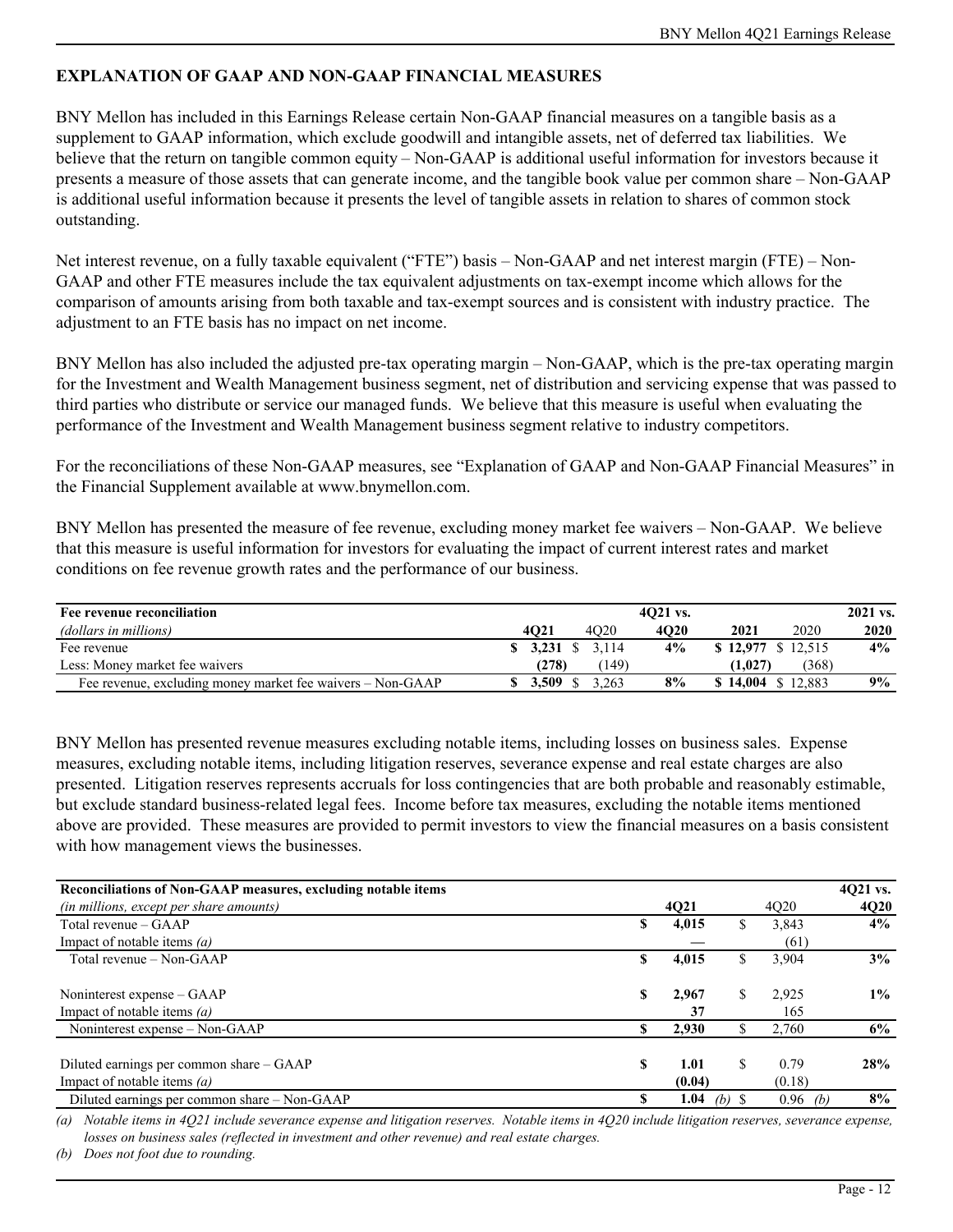| <b>Reconciliations of Non-GAAP measures, excluding notable items - Securities</b><br><b>Services business segment</b> |    |       |            |                               |         | 4021 vs.    |  |
|-----------------------------------------------------------------------------------------------------------------------|----|-------|------------|-------------------------------|---------|-------------|--|
| (in millions)                                                                                                         |    | 4021  | 3021       | 4 <sub>O</sub> 2 <sub>0</sub> | 3021    | <b>4Q20</b> |  |
| Noninterest expense – GAAP                                                                                            | S. | 1,490 | $1,543$ \$ | 1.504                         | $(3)\%$ | (1)%        |  |
| Impact of notable items $(a)$                                                                                         |    | 21    | 70         | 84                            |         |             |  |
| Noninterest expense – Non-GAAP                                                                                        | S  | 1,469 | $1.473$ \$ | 1.420                         | $-$ %   | 3%          |  |
| Income before taxes – GAAP                                                                                            | \$ | 350S  | 313 \$     | 215                           | 12%     | 63%         |  |
| Impact of notable items $(a)$                                                                                         |    | (21)  | (70)       | (84)                          |         |             |  |
| Income before taxes - Non-GAAP                                                                                        |    | 371S  | 383        | 299                           | $(3)\%$ | 24%         |  |

*(a) Notable items in 4Q21, 3Q21 and 4Q20 include litigation reserves and severance expense.*

Note: In 4Q21, we disaggregated our former Investment Services business segment into two new business segments, Securities Services and Market and Wealth Services. See the Current Report for Form 8-K dated Dec. 8, 2021 for additional information.

#### **CAUTIONARY STATEMENT**

A number of statements (i) in this Earnings Release, (ii) in our Financial Supplement, (iii) in our presentations and (iv) in the responses to questions on our conference call discussing our quarterly results and other public events may contain "forward-looking statements" within the meaning of the Private Securities Litigation Reform Act of 1995, including statements about our capital plans, strategic priorities, financial goals, organic growth, performance, organizational quality and efficiency, investments, including in technology and product development, resiliency, capabilities, revenue, net interest revenue, money market fee waivers, fees, expenses, cost discipline, sustainable growth, innovation in products and services, company management, human capital management (including related ambitions, objectives, aims and goals), deposits, interest rates and yield curves, securities portfolio, taxes, business opportunities, divestments, volatility, preliminary business metrics and regulatory capital ratios and statements regarding our aspirations, as well as our overall plans, strategies, goals, objectives, expectations, outlooks, estimates, intentions, targets, opportunities, focus and initiatives, including the potential effects of the coronavirus pandemic on any of the foregoing. These statements may be expressed in a variety of ways, including the use of future or present tense language. Words such as "estimate," "forecast," "project," "anticipate," "likely," "target," "expect," "intend," "continue," "seek," "believe," "plan," "goal," "could," "should," "would," "may," "might," "will," "strategy," "synergies," "opportunities," "trends," "ambition," "objective," "aim," "future," "potentially," "outlook" and words of similar meaning may signify forward-looking statements. These statements and other forward-looking statements contained in other public disclosures of BNY Mellon which make reference to the cautionary factors described in this Earnings Release are based upon current beliefs and expectations and are subject to significant risks and uncertainties (some of which are beyond BNY Mellon's control). Actual results may differ materially from those expressed or implied as a result of a number of factors, including, but not limited to, the risk factors and other uncertainties set forth in BNY Mellon's Annual Report on Form 10-K for the year ended Dec. 31, 2020 and BNY Mellon's other filings with the Securities and Exchange Commission. Statements about the effects of the current and near-term market and macroeconomic outlook on BNY Mellon, including on its business, operations, financial performance and prospects, may constitute forward-looking statements, and are based on assumptions that involve risks and uncertainties and that are subject to change based on various important factors (some of which are beyond BNY Mellon's control), including the scope and duration of the pandemic, actions taken by governmental authorities and other third parties in response to the pandemic, the availability, use and effectiveness of vaccines and the direct and indirect impact of the pandemic on us, our clients, customers and third parties. Preliminary business metrics and regulatory capital ratios are subject to change, possibly materially, as BNY Mellon completes its Annual Report on Form 10-K for the year ended Dec. 31, 2021. All forward-looking statements in this Earnings Release speak only as of Jan. 18, 2022, and BNY Mellon undertakes no obligation to update any forward-looking statement to reflect events or circumstances after that date or to reflect the occurrence of unanticipated events.